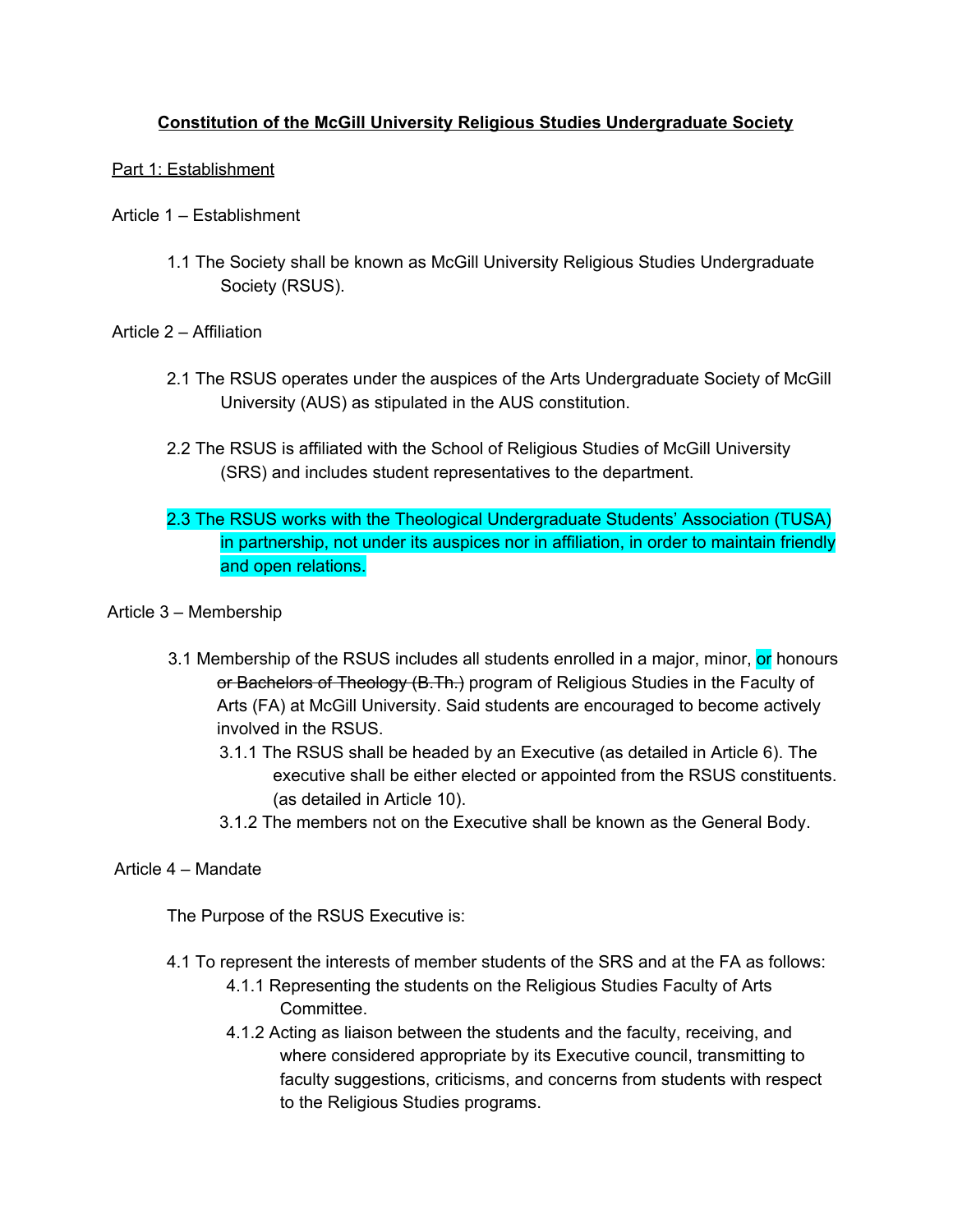- 4.1.3 Working to ensure that the students are at the centre of program development.
- 4.1.4 Making suggestions to improve programs and to create an overall positive student experience within the SRS.
- 4.2. To represent member students at the AUS as follows:
	- 4.2.1 Disseminating relevant information from the AUS to member students.
	- 4.2.2 Informing the AUS about relevant RSUS suggestions, criticisms, concerns, and events.
	- 4.2.3 Acting as liaison between the RSUS Executive and the AUS executive as the need arises.
- 4.3 To actively enhance student life on campus and facilitate a sense of community within the RSUS by organizing events and activities.

# Article 5 – Finances

- 5.1 The RSUS must adhere to the AUS financial laws and by-laws.
	- 5.1.1 The RSUS will receive funding from the AUS based on the number of students enrolled in the SRS, according to the AUS financial by-laws.
- 5.2 The RSUS may undertake fundraising activities, apply for grants or request funds when the need arises.
- 5.3 The TUSA may, at its own discretion, set a sum of money each academic year to be provided to the RSUS with the purpose of undertaking joint projects, events, fundraisers, or activities in conjunction with the TUSA, including collaboration on organization, finances, and execution.
- 5.4 The RSUS expenditures are to be decided upon collectively by the Executive and to be handled formally by the Vice President Finance (VP Finance). In the event that there is no VP Finance the responsibility resides with the President to undertake this task or to delegate it.

## Part II: Composition

- Article 6 Composition
	- 6.1 The RSUS shall consist of the following bodies:
		- 6.1.1 The Executive (as detailed in Article 6.2)
		- 6.1.2 the General Body (as detailed in Article 3)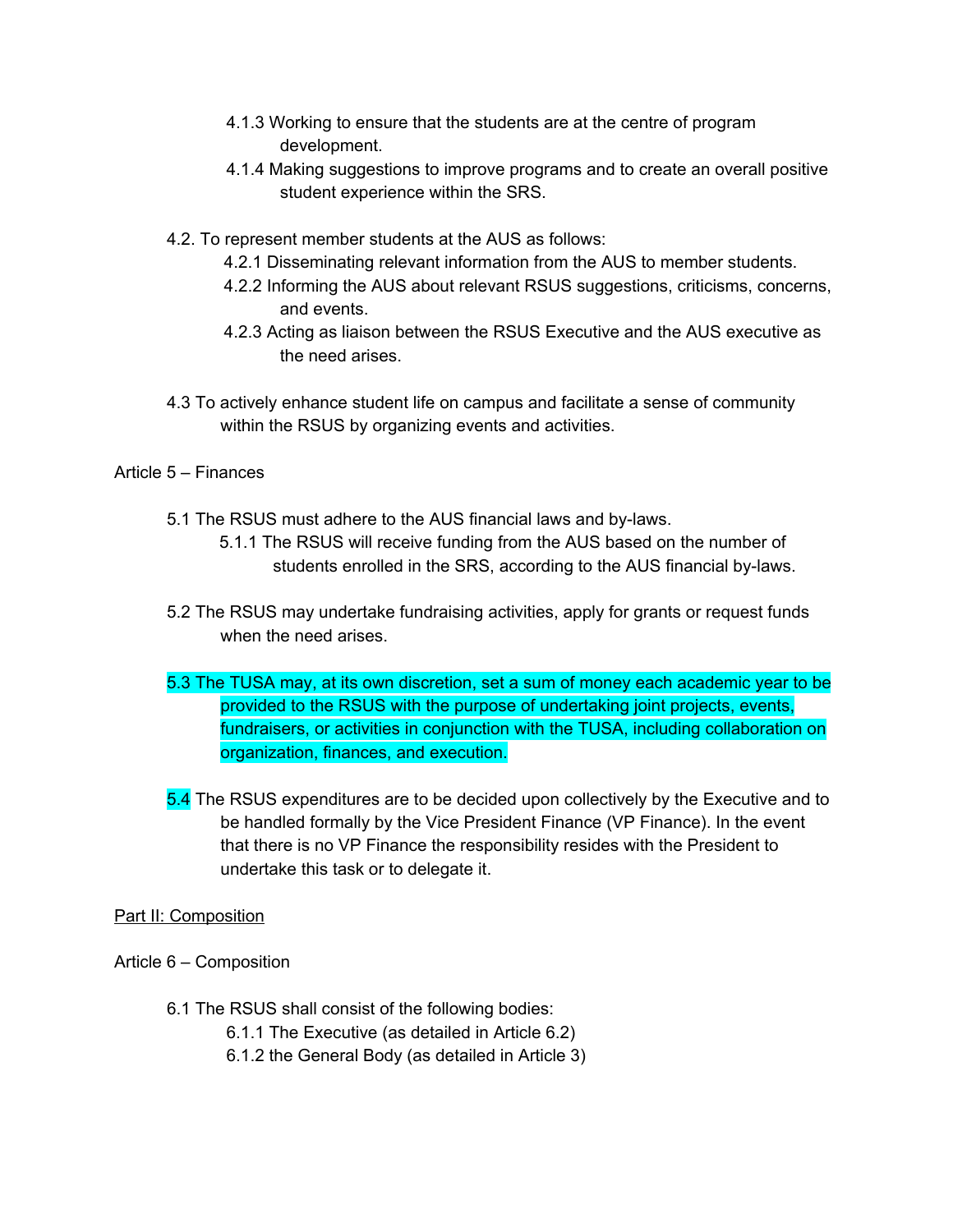- 6.2 The Executive shall consist of the following members appointed by members at the end of the school year:
	- President
	- Vice President Finance (VP Finance)
	- Vice President Communication (VP Communication)
	- Vice President External (VP External)
	- Vice President Internal (VP Internal)
	- -Vice President Events (VP Events)

6.2.1 The Executive may also include the following appointed member:

- First Year representative (First Year Rep)

Article 7 – Duties of the Executive

- 7.1 To adhere to the mandate of the RSUS (as detailed in Article 4).
- 7.2 To encourage involvement in the RSUS by members.
- 7.3 To appoint one student representative:
	- 7.3.1 To sit on the Religious Studies Faculty of Arts Committee (School of Religious Studies Council) in the event that the VP Internal is unable to fulfill that position.
	- 7.3.2 To sit on the AUS Council in the event that the VP External is unable to fulfill that position.
	- 7.3.3 To sit on the School of Religious Studies Bachelor of Arts (BA) Committee in the event that the VP Internal is unable to fulfill that position.
- 7.4 To organize events, activities, and disseminate all pertinent information in their Religious Studies classes, other Religious Studies classes and any other classes they deem appropriate.
- 7.5 The President shall:
	- 7.5.1 Act as primary spokesperson for the RSUS, in accordance with agreed policy, should the need arise.
	- 7.5.2 Be responsible for ensuring that the responsibilities of the Executive are met.
	- 7.5.3 Be responsible for making sure that the Executive functions and operates as a cohesive unit.
	- 7.5.4 Be responsible for organizing meeting dates and times, in consultation with the Executive.
	- 7.5.5 Be responsible to chair meetings, or to delegate the chair.
	- 7.5.6 Assist other Executive members in understanding their duties and in fulfilling them if the need arises.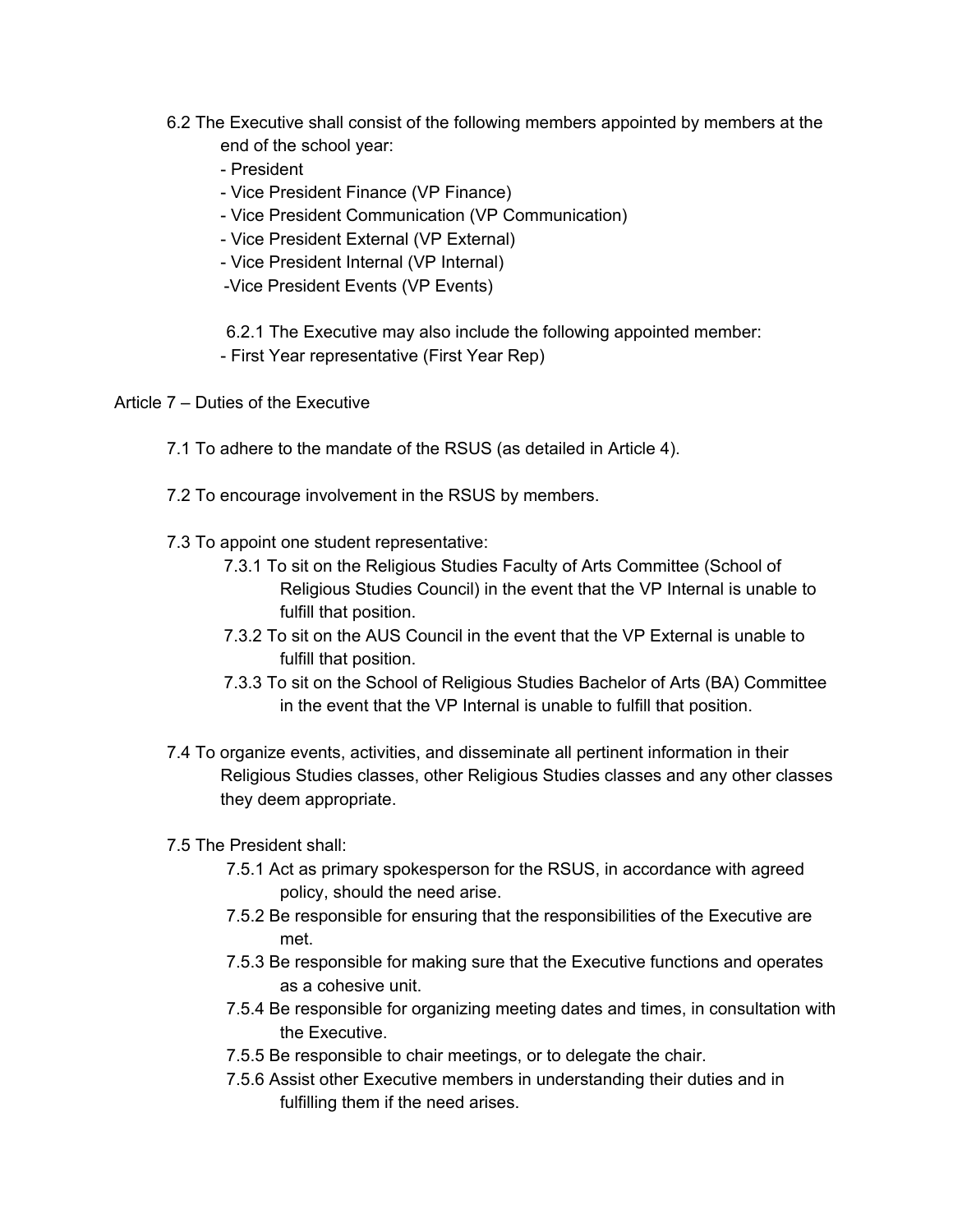- 7.5.7 Consult with the Executive on all matters affecting the RSUS whenever warranted.
- 7.5.8. Attend Presidential Roundtables (DART Meetings).
- 7.6 The VP Finance shall:
	- 7.6.1 Be responsible for organizing and maintaining the RSUS's financial affairs.
	- 7.6.2 Be responsible for drafting a budget upon receiving knowledge of available funds from the AUS VP Finance and updating that budget when the need arises.
	- 7.6.3 Be responsible for tracking all RSUS incoming funds and expenditures.
	- 7.6.4 Be responsible for working with the AUS VP Finance on all appropriate matters.
	- 7.6.5 Be responsible for refunding all eligible receipts.
	- 7.6.6 Keep the RSUS Executive informed of its financial situation.
	- 7.6.7 Work with the other Executive members to the best of their ability in order to fulfill the RSUS mandate.
- 7.7 The VP Communication shall:
	- 7.7.1 Be responsible for advertising all events, activities, and other important RSUS related information in the Birks building (or other buildings as appropriate) and around campus.
	- 7.7.2 Be responsible for utilizing the Religious Studies e-mail listserv for advertising RSUS initiatives.
	- 7.7.3 Prepare and deliver personal invitations to faculty and any other possible esteemed guests for RSUS events.
	- 7.7.4 Prepare and deliver personal 'Thank You' cards when the need arises.
	- 7.7.5 Work with the other Executive members to the best of their ability in order to fulfill the RSUS mandate.
	- 7.7.6 Send out a file of the new Constitution to the Association's membership in the week following a General Assembly should the Constitution have been amended at such a General Assembly.
- 7.8 The VP External shall:
	- 7.8.1 Act as the RSUS representative to the AUS Council or, if unable to do so, ensure that another executive fills this position.
	- 7.8.2 Represent the RSUS General Body to the AUS Council and voice their questions and concerns.
	- 7.8.3 Work as the liaison between the AUS and the RSUS, relaying and announcing all pertinent information from one body to the other.
	- 7.8.4 Be responsible to fulfill the Arts Councillor committee requirement.
	- 7.8.5 Work as the liaison between the TUSA and the RSUS, relaying and announcing all pertinent information from one body to the other.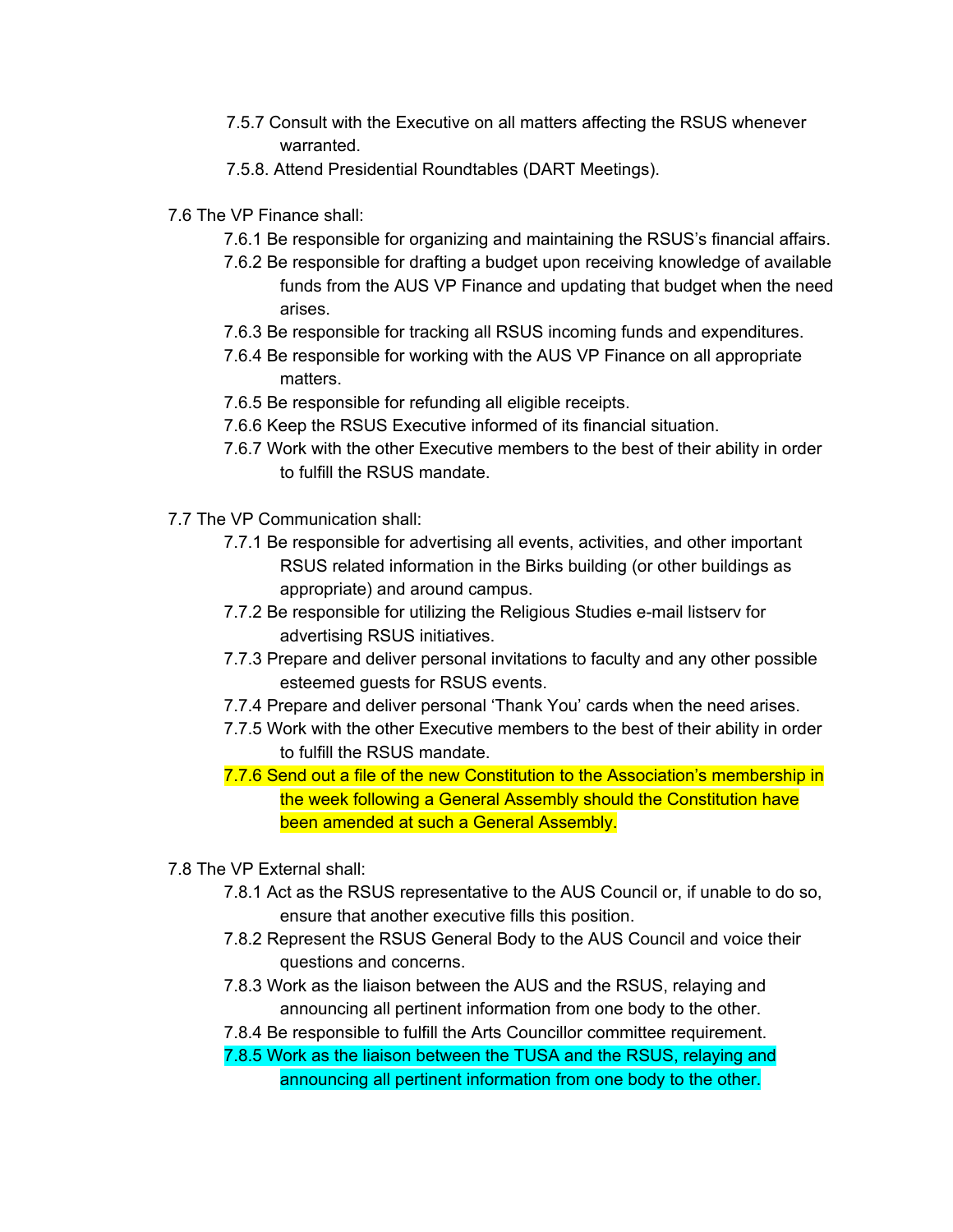- 7.8.6 Work with the other Executive members to the best of their ability in order to fulfill the RSUS mandate.
- 7.9 The VP Internal shall:
	- 7.9.1 Ensure that the RSUS has committed to undertake Article 4.3 of the RSUS Constitution.
	- 7.9.2 Work with the other Executive members to the best of their ability in order to fulfill the RSUS mandate.
	- 7.9.3 Act as the student representative to the School of Religious Studies BA Committee or, if unable to do so, ensure that another executive fills this position.
	- 7.9.4 Act as the student representative to the Religious Studies Faculty of Arts Committee (School of Religious Studies Council) or, if unable to do so, ensure that another executive fills this position.
		- 7.9.3.1 Representation of B.Th. students at the B.Th. Committee shall be the responsibility of the Theology Undergraduate Students Association (TUSA).
- 7.10 The VP Events shall:
	- 7.10.1 Be responsible for coordinating all RSUS events.
	- 7.10.2 Be responsible for all necessary bookings (Rooms, Tables, Venues and etc.) regarding events.
	- 7.10.3 Be responsible for collaborating with RSUS VP Communication regarding any advertising for all RSUS Events.
	- 7.10.4 Be the liaison for all inter-departmental event collaborations.
	- 7.10.5 Be responsible for organizing at minimum one wine and cheese per semester.
- 7.11 The First Year Rep shall:
	- 7.11.1 Ensure that RSUS commits to engaging new members.
	- 7.11.2 Foster the relationship between the Executive and new RSUS members.
	- 7.11.3 Ensure that all communications reach new RSUS members.
	- 7.11.4 Work with the other Executive members to the best of their ability in order to fulfill the RSUS mandate.
- 7.12 The RSUS representative to the AUS must attend all general AUS meetings.
- 7.13 No member of the Executive may concurrently hold more than one position of the Executive.
- 7.14 All Executive members must attend all meetings. Two unexplained absences from meetings will result in forfeiture of an Executive member's position.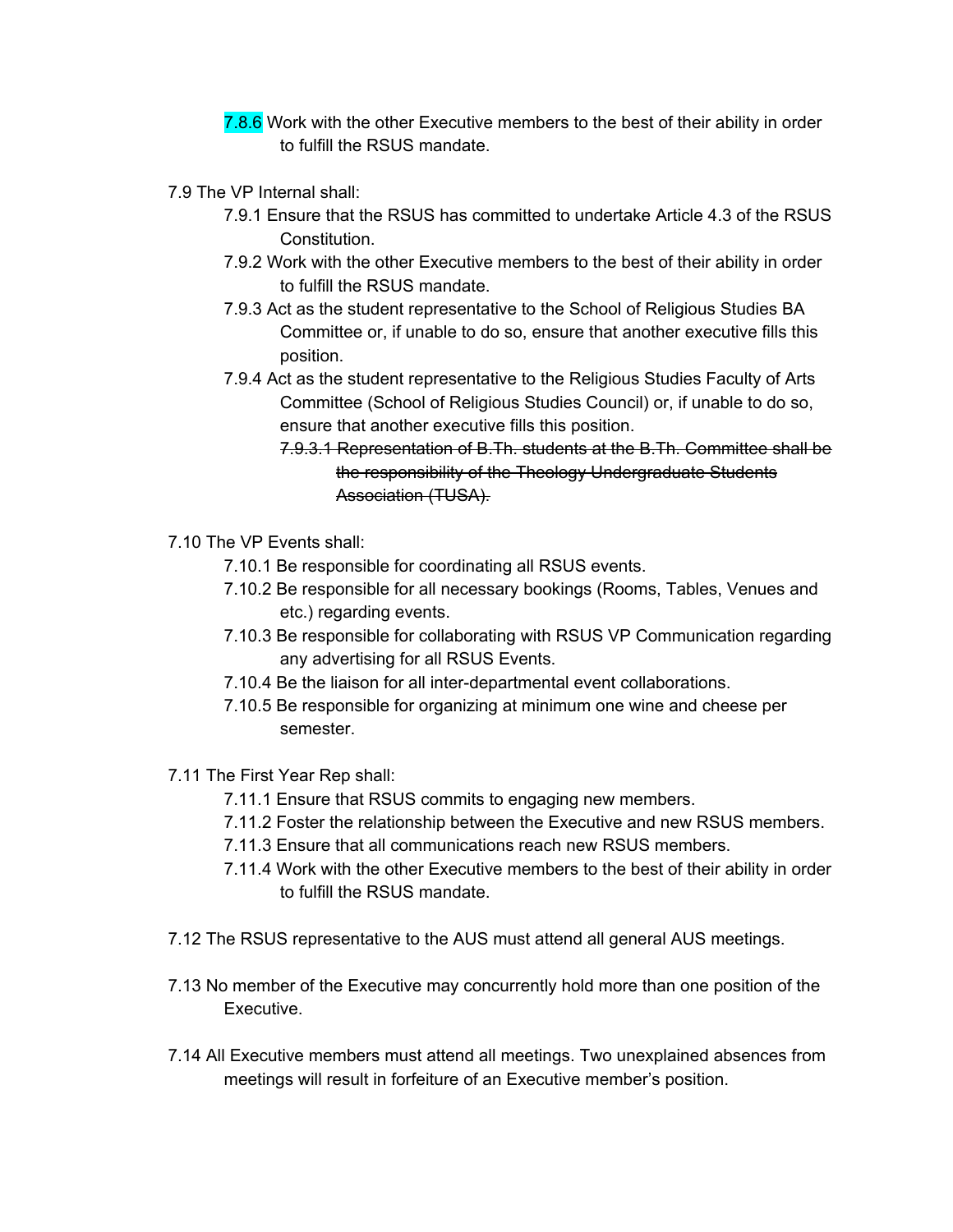### Part III: Conduct

### Article 8 – Governance and Resignations

- 8.1 The RSUS must adhere to all AUS laws and by-laws regarding resignation.
- 8.2 Resignation must be written or verbally submitted to the President of the RSUS. The President must then inform the other Executive members within one week.
- 8.3 A member of the Executive may make a motion requesting the resignation of the member of the Executive. If the motion comes to a vote, the Executive member in question must comply with the outcome of the vote.
	- 8.3.1 Grounds for such a motion are:
	- i. failure to adhere to duties and/or failure to comply with the aims outlined in this constitution.
	- ii. conducting business in the name of the RSUS without consent.
	- iii. conducting business which undermines the integrity of the RSUS or which is in direct conflict with the aims of the RSUS.
- 8.4 Upon resignation of an Executive member, the RSUS may hold a by-election at the next meeting.
	- 8.4.1 The Executive may deem a by-election unnecessary if the position becomes vacant nearing the end of the school year.
- Article 9 Meetings of the Executive
	- 9.1 Meetings must be held at least once every two weeks.
		- 9.1.1 At least one in every two meetings must be open to members of the General Body, known as General Meetings.
		- 9.1.2 General Meetings must be announced by the VP Communications to the General Body at least one week in advance.
	- 9.2 Meetings shall be governed by Robert's Rules of Order. The degree of formality shall be at the discretion of the Chair.
		- 9.2.1 Motions put to votes must have a two-thirds majority to pass.
	- 9.3 All members of the Executive have one vote. General Body members may participate in discussion, but do not have a vote, except in the case of voting to convene General Assemblies at General Meetings.
	- 9.4 Quorum shall be set at the attendance of the President and three other Executive members.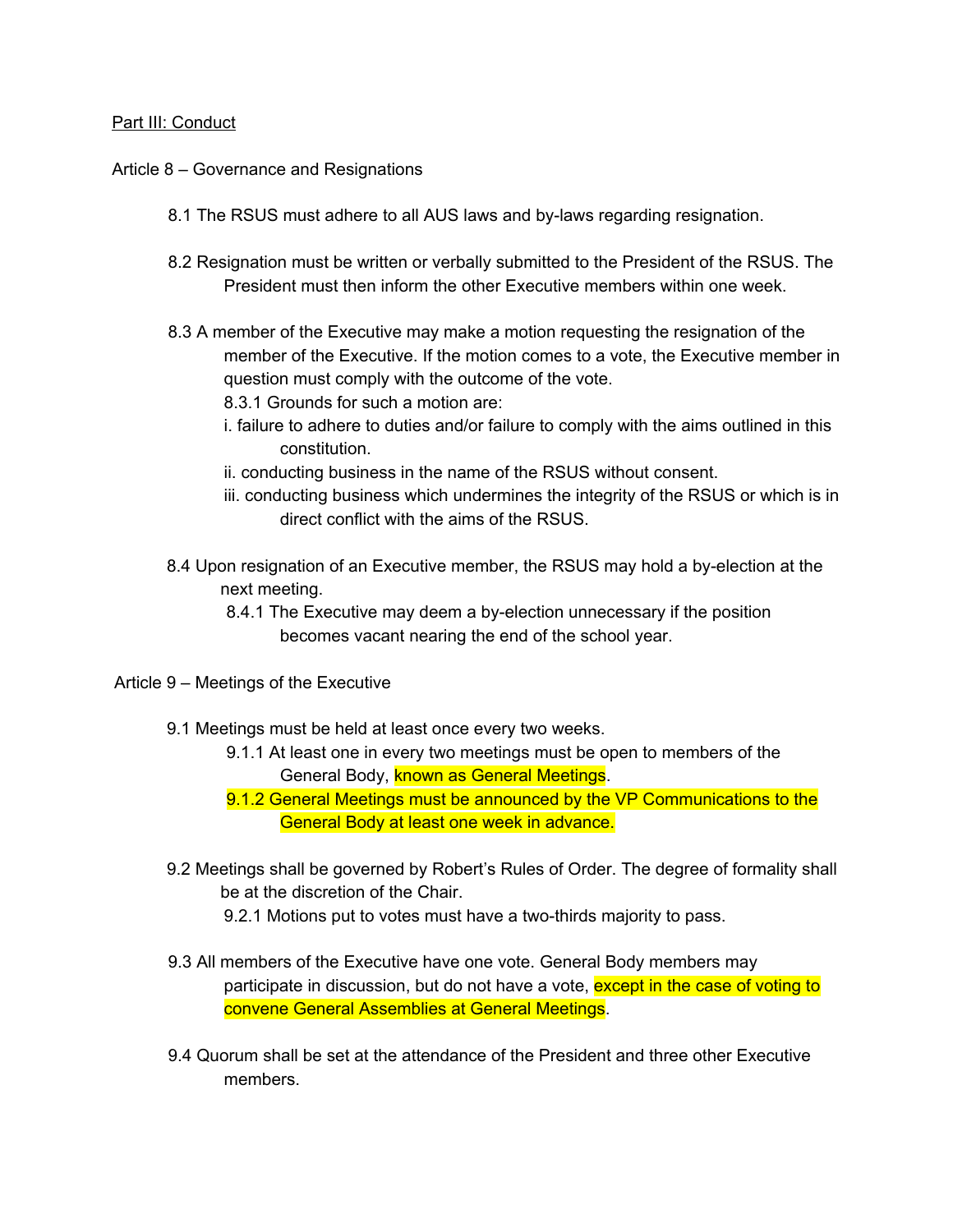- 9.4.1 Quorum for General Meetings shall be set at the attendance of at least seven members of the RSUS, with the attendance of the Executive as outlined in Article 9.4 and at least 2% of the General Body.
- 9.5 Executives of the TUSA have the right to observe meetings of the RSUS in the spirit of open communication and transparency.
	- 9.5.1 TUSA Executives are not eligible to vote on any RSUS motions unless they are full members of the RSUS.

## Article 10 – Elections

- 10.1 The RSUS must adhere to all AUS laws and by-laws regarding Departmental Elections.
	- 10.1.1 In the event in which elections aren't the logical mode of selecting the next year's RSUS members, RSUS must make a formal request in order to hold interviews through the AUS. Applicable reasons for interviews over Departmental Elections include: having a small department, having small voter turnouts in previous elections, not enough money in the budget to justify an election.
- 10.2 If elections are to take place, they must be held within the last month and a half of the school year.
	- 10.2.1 The position of First Year Rep shall be appointed by the Executive in the Fall of their term following a nomination and interview period. The First Year Rep must be in their first year, U0 or U1 depending on entry level, upon their nomination and will hold the position for the remainder of the academic year.
- 10.3 All RSUS members are entitled to one vote.
- 10.4 Advertising for nominations must be posted at least two weeks before the planned election.

10.4.1 Advertising for nominees must begin at least one week before elections. 10.4.2 All nominees must be RSUS members.

- 10.5 In the event of limited interested in filling executive positions, it becomes the responsibility of the President to ensure that the duties of the vacant office(s) are adequately met. This can be done through conducting an interview period for those interested in vacant positions, or delegating duties to other executive members.
	- 10.5.1 Any member of the executive can, at any time, put forward a motion to hold a by-election for the vacant position.